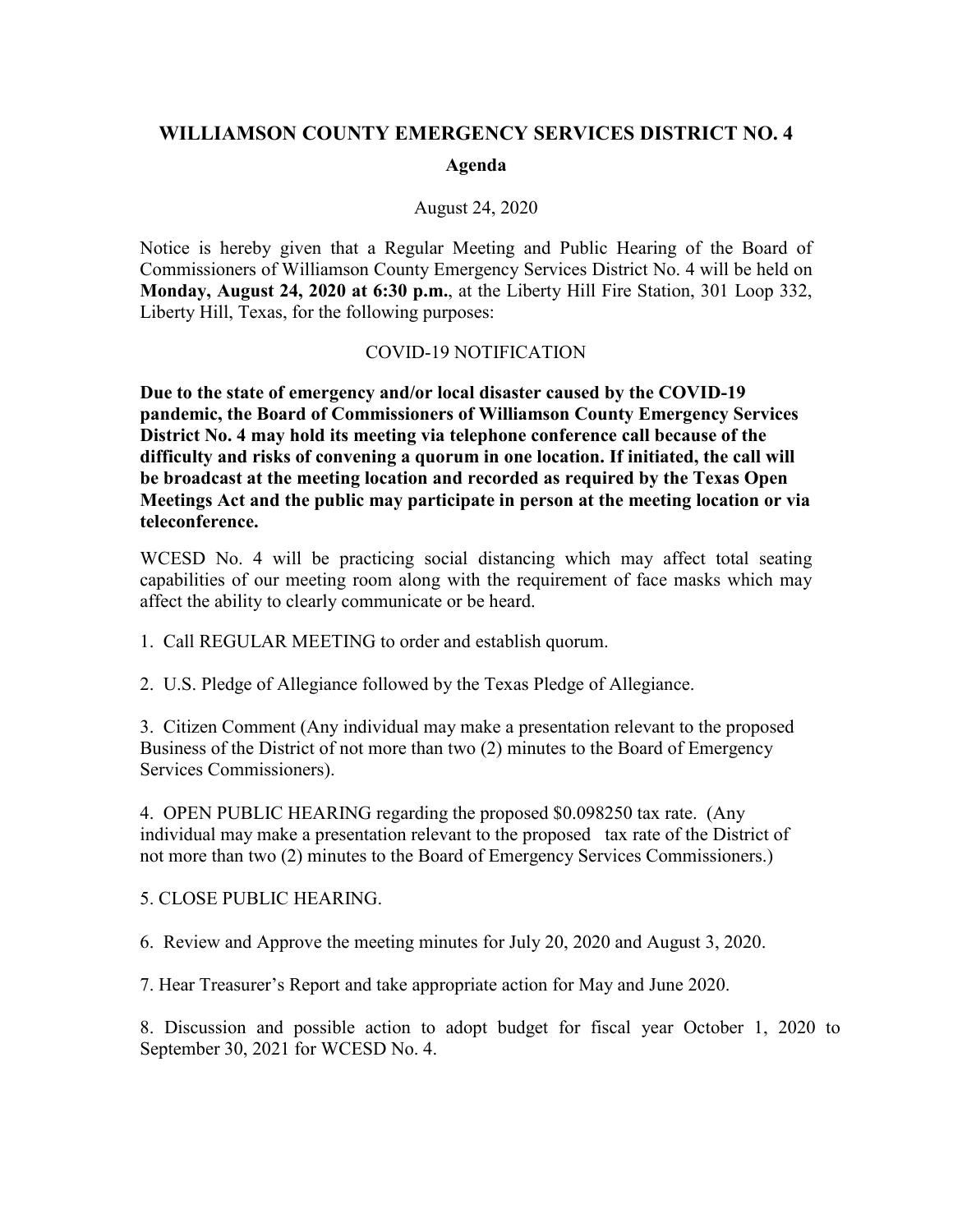9. Discussion and possible action on the District's 2020 tax rate, adopt an Order Levying Taxes and authorize filing the Order with Williamson County Tax Assessor/Collector.

10. Acknowledge and approve posting of statement regarding adopted tax rate to home page of District website.

11. Discussion and possible action authorizing the update of Corporate Authorization Resolution and associated signature cards for all accounts with First Texas Bank. Discussion and possible action authorizing Alma Jellison and Anthony Lincoln information access to all association accounts with First Texas Bank.

12. Discussion and possible action authorizing the update of Resolution of Lodge, Association or Other Similar Organization Contract and associated signature cards for all accounts with Vera Bank. Discussion and possible action authorizing Alma Jellison and Anthony Lincoln information access to all association accounts with Vera Bank.

13. Discussion and possible action authorizing staff to obtain ESD Debit Cards for certain staff members.

14. Discussion and possible action to adopt a resolution establishing records management program, appointing records management officer and appointing public information coordinator.

15. Discussion and possible action on status of design, architectural and engineering work, architectural and engineering consultants and construction on Fire Station #3.

16. Receive monthly report from the Fire Chief regarding emergency operations, response times, call volume, training, management activities and personnel and consider taking related action.

17. Announcements. Set the next meeting date.

18. Adjourn.

The Board may retire to Executive Session any time between the meeting's opening and adjournment for any purpose authorized by the Texas Open Meetings Act, including, but not limited to: consultation with legal counsel (Section 551.071 of the Texas Government Code); personnel matters (Section 551.074) and/or discussion of real estate acquisition (Section 551.072). Action, if any, will be taken in open session.

"Williamson County Emergency Services District No. 4 is committed to compliance with the Americans with Disabilities Act. Reasonable modifications and equal access to communications will be provided upon request. Please call Dan Clark, President for Williamson County Emergency Services District No. 4 at (512) 515-5165 for information. Hearing impaired or speech disabled persons equipped with telecommunication devices for the deaf may utilize the statewide Relay Texas Program by dialing 7-1-1 or 1-800-735-2988."